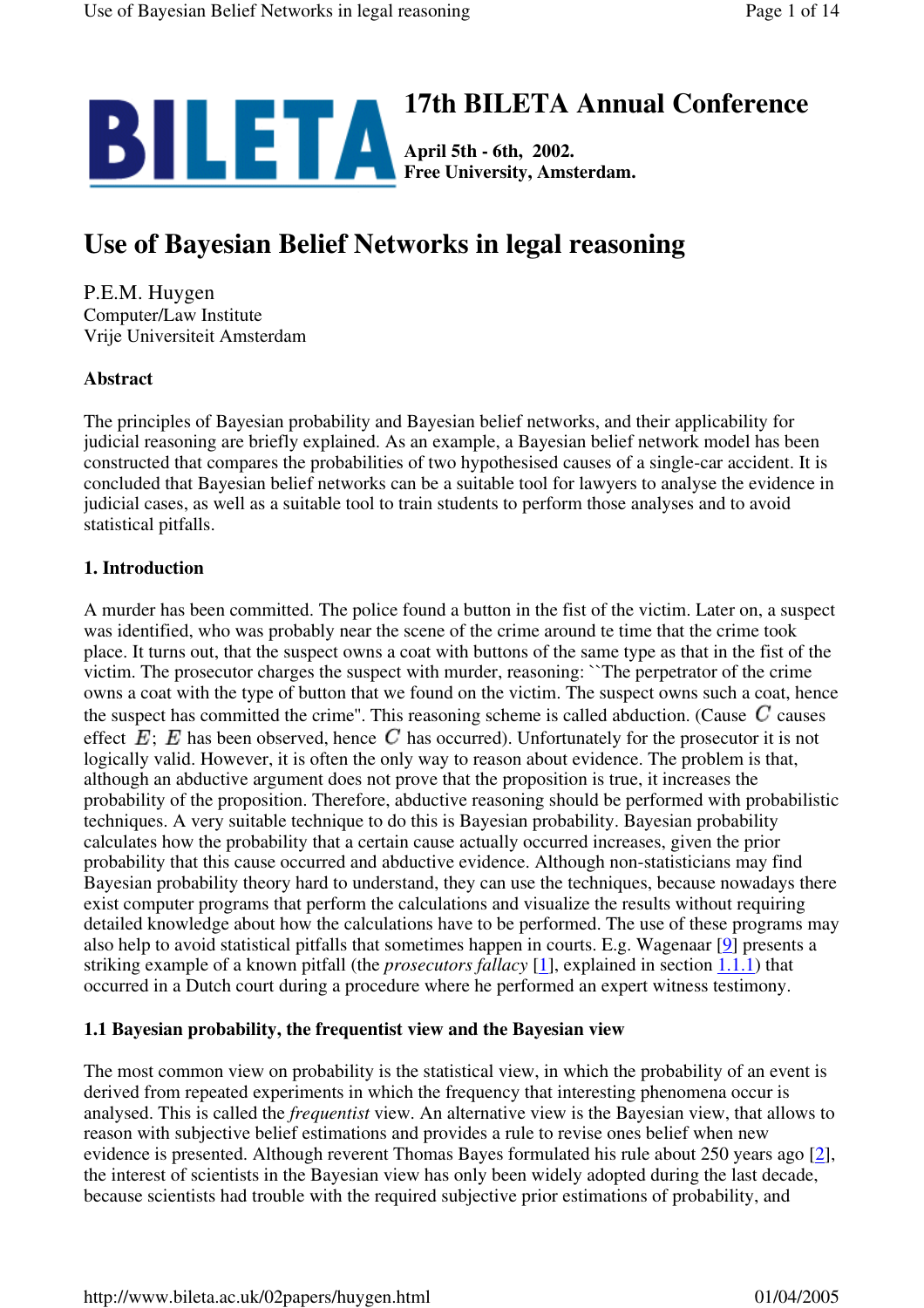because the computer power required to calculate probabilities in complex models was not available. Bayesian reasoning is very suitable to model judicial problems. Next sections will elaborate on both views of probability.

#### **1.1.1 Frequentist view**

Frequentists make predictions based on the observation of the frequency that the to be predicted event occurred in the past. For example, suppose it has been observed that 2% of a population has hair of a certain type and colour. We denote the observation *``person*  $x$  *has matching hair''* with character  $\vec{E}$ . Then the probability that a randomly chosen person has matching hair is  $P(E) = 0.02$ . Suppose such a hair has been found at the scene of a crime, and there is a suspect, whose hair type matches the hair found. If the suspect is guilty, the probability of a match is equal to unity, and otherwise it is equal to 0.02. These probabilities are called *``conditional probabilities''*. Symbolising hypothesis *``subject is guilty''* with  $G$ , we denote the conditional probability of a match, given that the person is guilty or given that he is innocent as  $P(E|G) = 1$  resp.  $P(E|\neg G) = 0.02$ . A judge or jury may be interested in the inverse probability, i.e. given a match, what is the probability that that the suspect is guilty (i.e. P(G|E). Calculation of the inverse probability is usually simple, but it is not trivial. A known fallacy in this respect is the *prosecutors fallacy* [1]. The prosecutor may reason: ``If the suspect did not commit the crime, the chance of a match is only 2%. Therefore the match is 98% proof that the suspect was the perpetrator''. That this reasoning is wrong, is best illustrated by another fallacy, the *defenders fallacy*, where the defender of the suspect reasons: ``The town where the crime took place has 40,000 inhabitants, so the evidence shows that 800 persons are as likely as my client to have committed the crime, Thus, the match contributes hardly anything to the evidence''. In fact the conditional probability is dependent of the number of suspects. So, if all the inhabitants of the town are as likely to have committed the crime as the suspect, then P(G|E) = 1/800 as the defender stated. However, if there are only 10 suspects, who are equally likely to have committed the crime as the given suspect, then the conditional probability is much higher:  $P(G|E) = 0.85$ , and the match of the hairs contributes a lot to the evidence. Bayes' rule (appendix  $\underline{A}$ ) allows to do these calculations.

#### **1.1.2 Bayesian view**

Many events cannot be predicted with frequentist methods, because the frequency with which they occur is too low to allow for statistical inferences. This is usually the case in judicial procedures. However, people can still have subjective beliefs about uncertain events. Many factors can serve to support this belief. For instance, John has a certain belief that football club Ajenoord will win the football match against Feyax next week. His belief is supported by many football games that he has seen in the past. We can symbolise the knowledge of John about the next game with the character K. If we denote the statement that Ajenoord will win with character  $\vec{A}$ , then we denote P(A|K) as the subjective belief of a certain person that Ajenoord wins, given knowledge K. Another football aficionado, Jill, knows that the libero of Ajenoord has just got a flue. Her knowledge  $K'$  about the football match is different from that of John, and so is probably her subjective belief P(A|K' ). If Jill shares her knowledge with John, then John has to revise his belief. But even if John and Jill share the same knowledge, their beliefs may differ. This is the Bayesian view on probability. Bayes' rule is a method to revise ones belief in a certain event, given new knowledge. Many people may find it hard to express their belief in numbers. They have a feeling, that since it is not possible to indicate precisely the chance that a given statement is true, they might better hypothesise that the statement is true or hypothesise that it is false and then reason with this fictitious assumption. However, a rough indication of possibilities (like `I think the chance that this statement is true is somewhere between 85% and 95%'') is much more accurate than a statement of belief (like ``this statement is beyond reasonable doubt''). People indicate their degree of belief in statements when they gamble. If John accepts a bet of 10 to 1 that Ajenoord wins next football match, he indicates that his belief in this event is better that 90%. If he does not accept a bet of 20 to 1, he indicates that his degree of belief is less than 95%. Wagenaar [9] describes how courts could use Bayesian calculations to use expert witness testimony to revise their opinion e.g. in the suspect being guilty. He states, that it is the task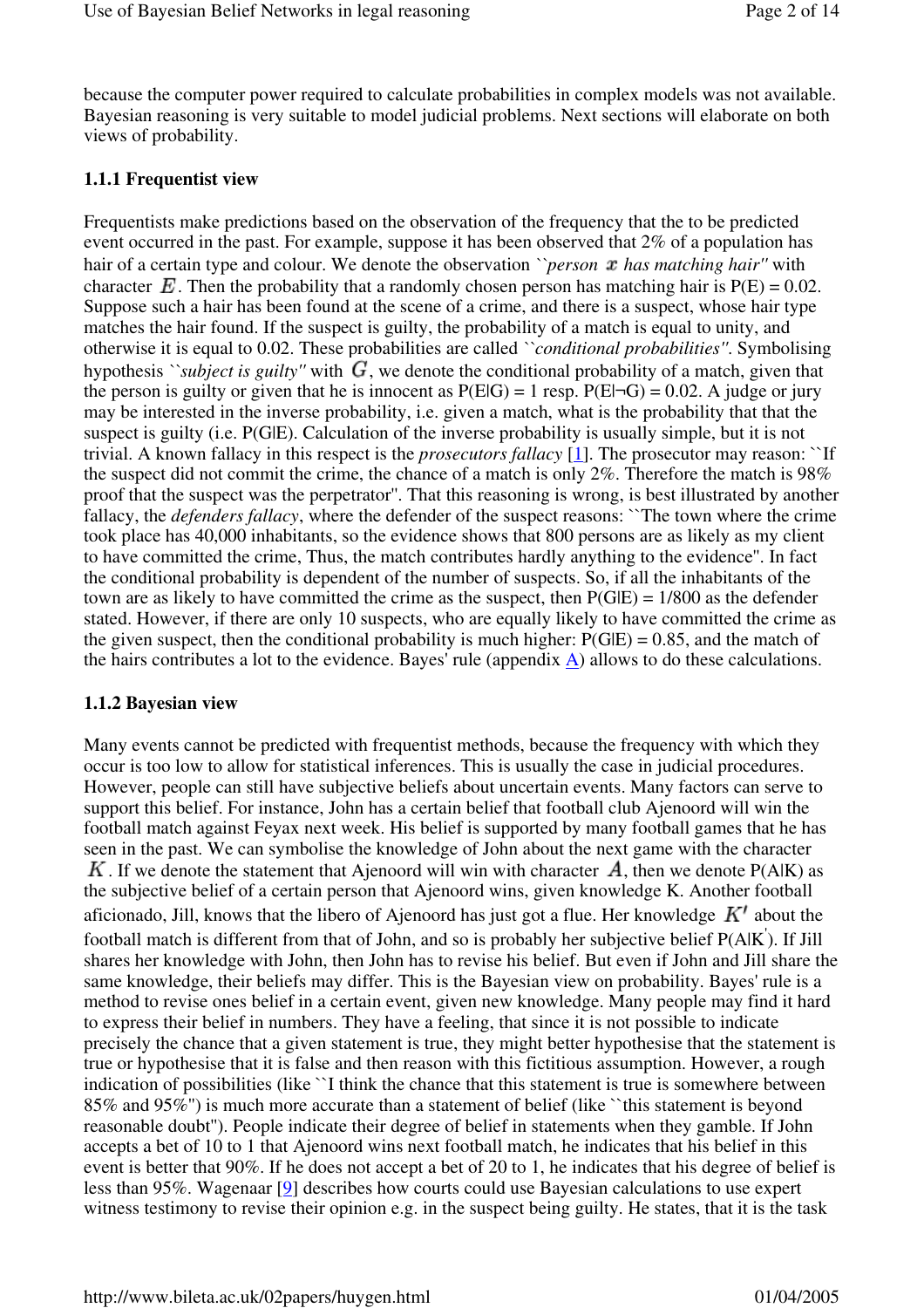of the court, and not of the expert, to form an opinion about the case. It is the task of the expert to indicate the ratio of conditional probabilities that the fact to be proven is true resp. false, given his expert knowledge and observations. The judge incorporates these ratios in his belief in the fact being true, using a Bayesian calculation.

#### **1.2 Bayesian Belief Networks**

The previous section elaborated on the influence that a single piece of evidence has on the probability of a single other event. However, Bayes' rule enables to do probability calculations on chains of events that influence each others probability of occurring. This is exploited in the *Bayesian Belief Network* (BBN). A BBN is a directed graph of connected nodes. Every node symbolises an event and contains a table of probability variables. Each node represents a variable. This variable can be binary (e.g. the suspect is guilty or not), multiple-valued (e.g. the number of goals that Ajenoord scores in a match) or continuous (e.g. the amount of time that the sun shines on a given day). The nodes are connected to each others with arrows, that indicate that they influence each other. BBN's enable us to reason about uncertainty. A decade ago the calculations needed to propagate the probabilities through the nodes of complex BBN were prohibitively time-consuming, but the increased capacity of modern computers has attracted interest in the implementation of BBN's.

**2. Example of the use of Bayesian belief network** The following example has been inspired by Prakken [7], who presented a case in which two alternative scenario's had been presented to the court as causes of a nocturnal car crash (Dutch Supreme-Court Decision HR 23 October 1992, NJ 1992, 813). The facts were as follows: In a single-car accident at about 3:00 am, a car crashed against a tree. After the crash, police officers entered the scene of the accident. They noted the following facts:

- The female driver was sitting on the ground, next to the car, and stated three times that "he" had pulled the handbrake.
- A heavily wounded passenger was sitting on the front passenger seat.
- The handbrake was in pulled position.
- The car had been driven through a curve in the road right before it crashed.
- There were tyre marks from blocked wheels in the curve of the road.
- There were tyre marks from a skidding (yawing) car. The marks led to the place of the accident.

Afterwards, both the driver and the passenger could not remember anything about the accident itself. The accident took place while they were returning from a party and the passenger had drunk alcoholic liquor. Car experts witnessed, that in a car of the type that was involved in the accident, the rear wheels would probably block if the handbrake was forcefully pulled during driving. The (insurance organisation of) the passenger sued the driver as being responsible for the accident and liable for the damages, because it is the duty of the driver to keep control over the vehicle. Although generally, in a single-car accident the driver is held responsible, in this case the driver stated that the passenger was responsible for the accident because he pulled the brake, making the car uncontrollable. The passenger had the burden of proof. He argued, that, under the Dutch law, in a single-car accident the responsibility of the driver is assumed to be proven, so that in this case the burden of proof goes to the driver. The supreme court concluded that, in this case, because of the probability of the passenger having pulled the handbrake, the single fact of this being a single-car accident cannot be considered a proof for the claimant.

#### **2.1 Abductive-logical reconstruction**

Prakken built a causal structure model of this case (figure 1).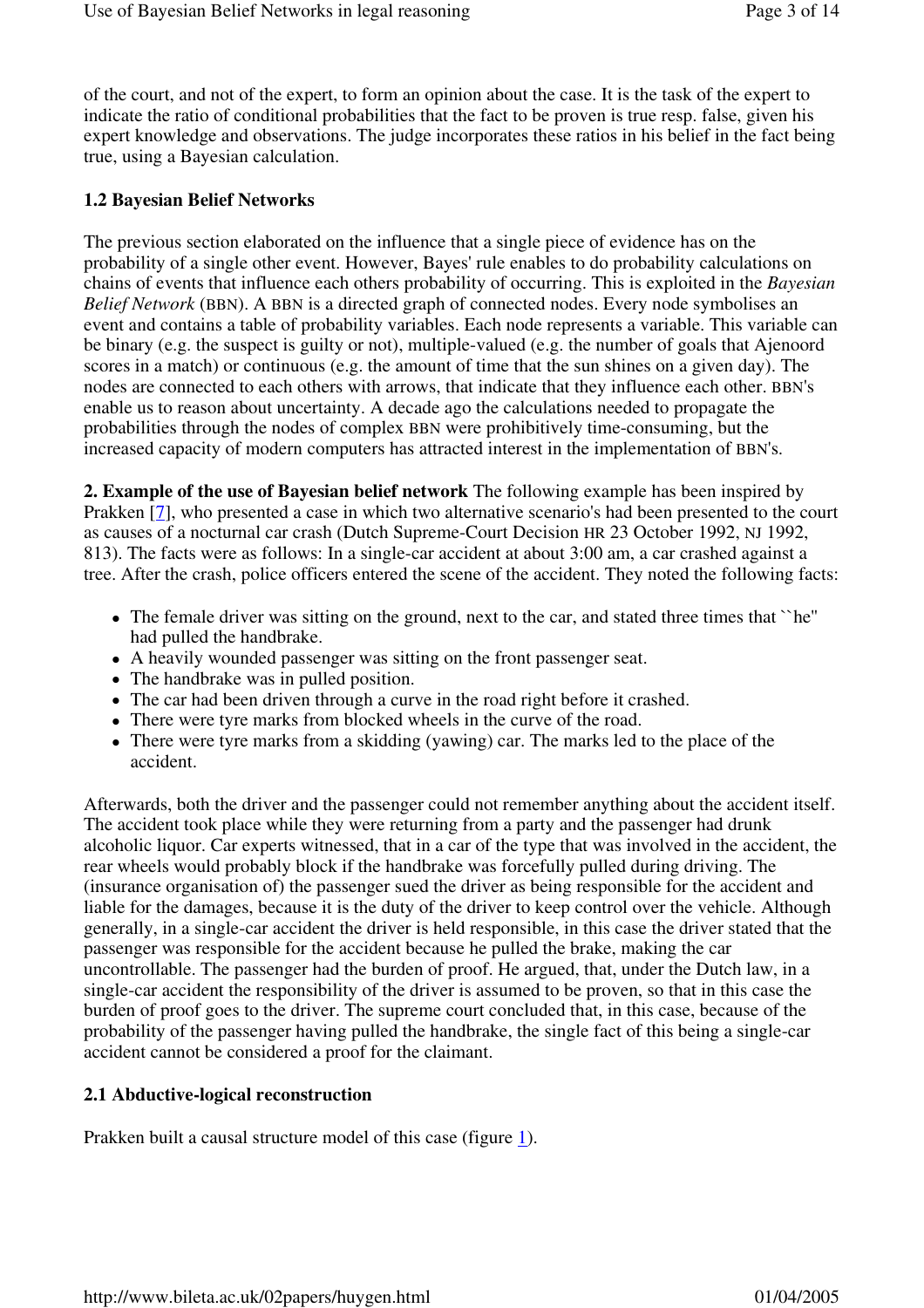

**Figure 1:** Causal structure for the example case, as depicted by [7].

Observations and hypotheses are depicted as ovals and arrows indicate whether facts are true or false match other observations/hypotheses or whether they contradict each other. True facts are indicated with a pattern of circles, and false facts with a pattern of lines. Prakken derived from this model that the plaintiffs claim (driver was speeding and lost control over the car) explained one observation (presence of tyre marks), but contradicts another observation (nature of the tyre marks) whereas the defenders claim (passenger pulled handbrake) explains three observations (tyre marks, driver's statement that "he" pulled the handbrake and the handbrake's pulled position after the accident)) and contradicts nothing. Prakken concludes that the defendant's solution is better than that of the plaintiff.

# **2.2 Bayesian Belief Model**

Figure 2 shows a model that looks the same as that of figure 1, but in fact is a Bayesian belief network.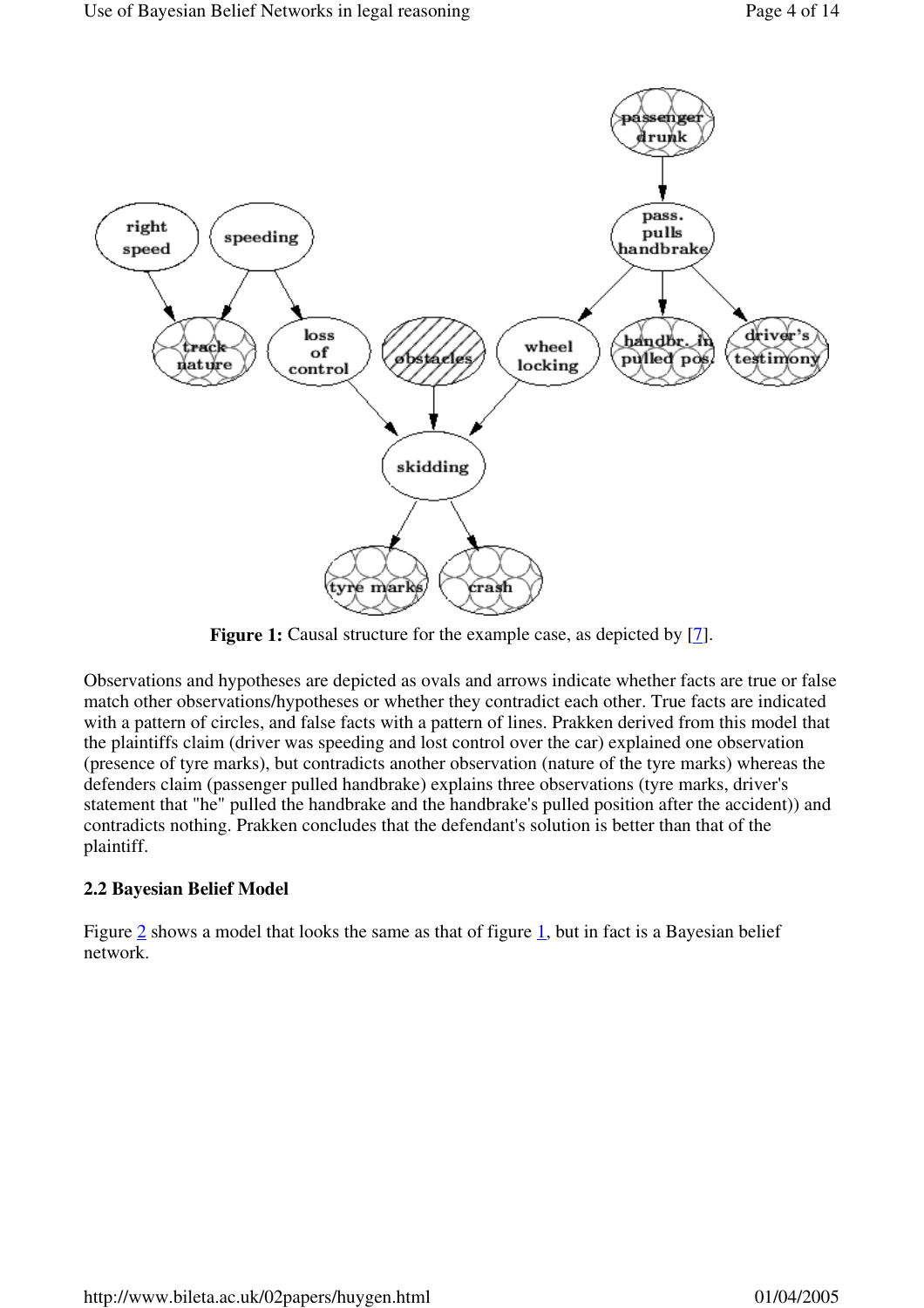

**Figure 2:** Causal structure for the example case as a Bayesian Belief Mo

The model has been constructed with Hugin Light (Hugin Expert, Denmark), a small version of a commercial software system that can be freely downloaded from www.hugin.com. Every top node contains the prior beliefs that the fact or hypothesis in the node is true or false. Daughter nodes contain the prior conditional beliefs that they are true for every combination of truth/falsehood of the parent nodes. Two nodes that are present in Prakken's model have been left out of the BBN model. According to the text of the verdict, the node ``Slowing down in S-curve'' seems to be no more than the negation of the node ``Speeding in S-curve''. ``Speeding'' means in this example ``driving with a speed that causes the driver to loose control over her vehicle" and ``Slowing down ..." means ``Adjusting the speed so that the driver keeps in control over her vehicle''. The node ``Obstacles'' has been left out because obstacles are not mentioned in the verdict. Two sets of prior belief variables have been used: one set with values that seem the most likely by the writer, and another set, in which the values have been set in the advantage of the plaintiff (table 1).

| <b>Node</b>    | Y/N            | O    | <b>Plaint</b> |
|----------------|----------------|------|---------------|
| Drunk          | Yes            | 0.05 | 0.02          |
|                | N <sub>o</sub> | 0.95 | 0.98          |
| Pulled   Drunk | Yes            | 0.03 | 0.00001       |
|                | No             | 0.97 | 0.99999       |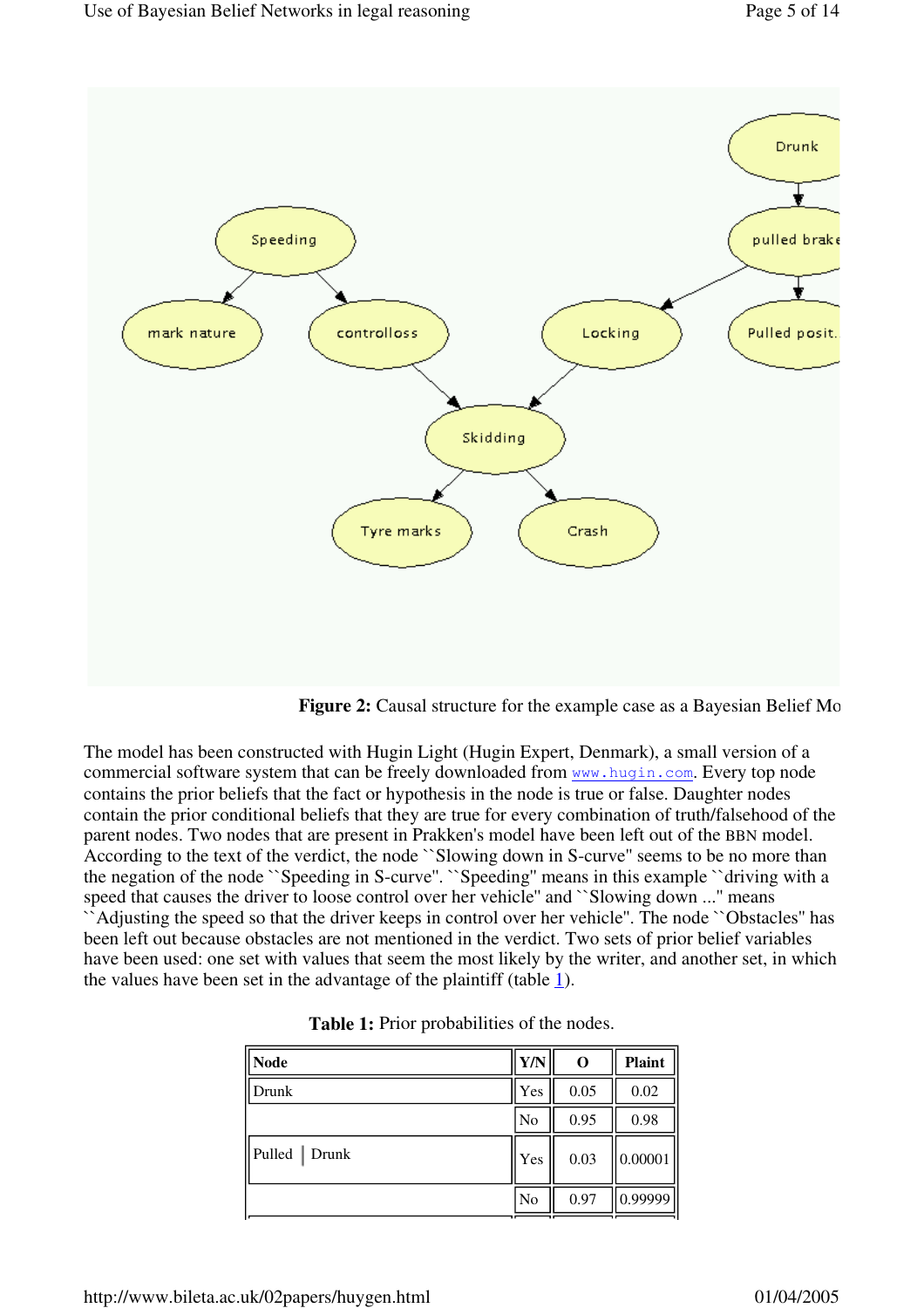| Pulled $\vert \neg$ Drunk                             | Yes            | 0.0              | 0.00001          |
|-------------------------------------------------------|----------------|------------------|------------------|
|                                                       | No             | $\mathbf{1}$     | 0.99999          |
| Speeding                                              | Yes            | 0.00001          | 0.0001           |
|                                                       | No             | 0.99999          | 0.9999           |
| Tyre Mark nature   Speeding                           | Yes            | 0.2              | 0.4              |
|                                                       | No             | 0.8              | 0.6              |
| Tyre Mark nature $\vert \neg$ Speeding                | Yes            | 0.7              | 0.6              |
|                                                       | No             | 0.3              | 0.4              |
| Control-loss   Speeding                               | Yes            | $\mathbf{1}$     | 1                |
|                                                       | No             | $\boldsymbol{0}$ | $\boldsymbol{0}$ |
| Control-loss $\vert$ $\neg$ Speeding                  | Yes            | 0.99999          | 0.9999           |
|                                                       | N <sub>o</sub> | 0.00001          | 0.9999           |
| Wheels-lock $ $ pulled                                | Yes            | 0.8              | 0.5              |
|                                                       | No             | 0.2              | 0.5              |
| Pullpos   pulled                                      | Yes            | 0.99             | 0.90             |
|                                                       | No             | 0.01             | 0.1              |
| Pullpos $\vert \neg$ pulled                           | Yes            | 0.001            | 0.05             |
|                                                       | $\rm No$       | 0.999            | 0.95             |
| Testimony   pulled                                    | Yes            | 0.9              | 0.8              |
|                                                       | No             | 0.1              | 0.2              |
| Testimony $\vert \neg$ pulled                         | Yes            | 0.03             | 0.1              |
|                                                       | N <sub>o</sub> | 0.97             | 0.9              |
| Skidding $\vert$ (Control loss $\wedge$ lock)         | Yes            | $\mathbf{1}$     | $\mathbf{1}$     |
|                                                       | N <sub>o</sub> | $\boldsymbol{0}$ | $\boldsymbol{0}$ |
| Skidding $\vert$ (Control loss $\land \neg$ lock)     | Yes            | $\mathbf{1}$     | 1                |
|                                                       | No             | $\boldsymbol{0}$ | 0                |
| Skidding $\vert$ ( $\neg$ Control loss $\wedge$ lock) | Yes            | $\mathbf{1}$     | 1                |
|                                                       | No             | $\boldsymbol{0}$ | 0                |
|                                                       |                |                  |                  |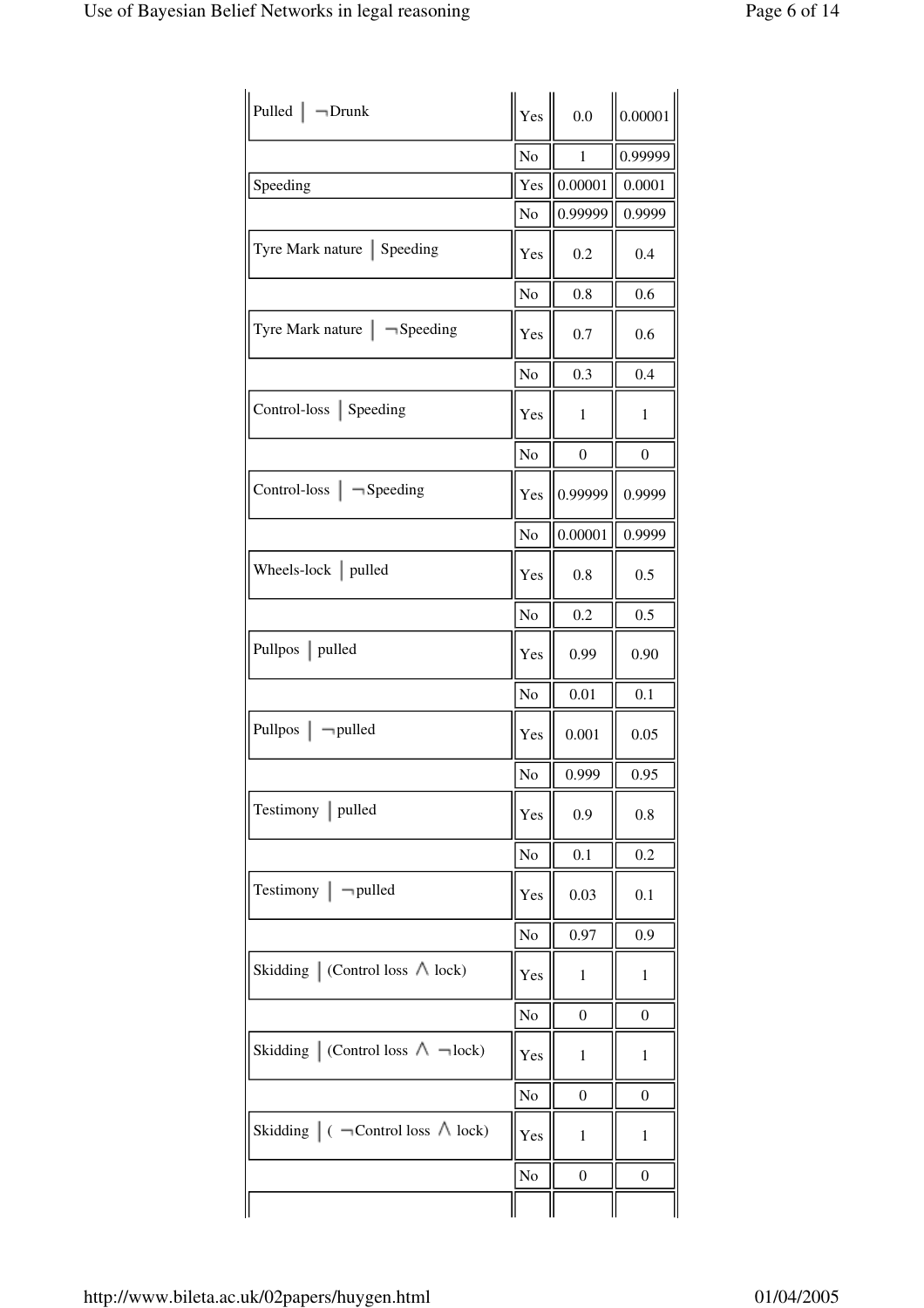| Skidding $\ $ ( $\neg$ Control loss $\wedge \neg$ lock) $\ $ Yes |                | $\overline{0}$ | $\overline{0}$ |
|------------------------------------------------------------------|----------------|----------------|----------------|
|                                                                  | No             | $\mathbf{1}$   | $\mathbf{1}$   |
| Tyre marks   skidding                                            | Yes            | 1              | $\mathbf{1}$   |
|                                                                  | No             | $\Omega$       | $\overline{0}$ |
|                                                                  | N <sub>o</sub> | 1              | 1              |
| Tyre marks $\vert \neg$ skidding                                 | Yes            | $\theta$       | $\overline{0}$ |
|                                                                  | N <sub>o</sub> | $\mathbf{1}$   | 1              |
| Crash   Skidding                                                 | Yes            | 0.2            | 0.2            |
|                                                                  | No             | $0.8\,$        | 0.8            |
| Crash $\vert \neg$ Skidding                                      | Yes            | 0.0001         | 0.0001         |
|                                                                  | No             | 0.9999         | 0.9999         |

A set in the advantage of the defendant has not been implemented, because both sets resulted in outcomes that were highly in favour of the defendant.

# **2.3 Comments on the prior probabilities**

The prior probabilities indicate the amount of belief of the truth of the hypothesis expressed by the node, when the evidence presented in the case is not considered. For instance, in the node ``Crash'' the estimated possibility must be given, that a car crashes, given that it started to skid, and the estimated possibility must be given that a car crashes, given that it did not skid. The prior likelihood that a car crashes in a single-car accident in a given section of a road is extremely unlikely, and more so, if the car didn't skid. Actually, the odds of this happening are not important in our problem, because both the alternative explanations of the accident assume the car to skid. The top node *drunk* contains the belief that this passenger was drunk, given that he sat in the passenger's seat in the middle of the night, returning from a birthday party. Considering the time of the night this is not extremely improbable. *Speeding*, as we defined it in our problem, is a highly improbable event. Possibly one out of 100.000 or one out of a million cars skid in a given stretch of the road. The belief in a skidding event can be based on statistics on single-car accidents, but a judge could possibly modify the statistic probability, e.g. when he thinks that the driver in this case is more (or less) likely to become involved in accidents than the mean driver, e.g. given the age and gender, the appearance and the time of the day.

# **2.4 Results**

Figure 3 is a figure of the BBN model, after the "objective" values have been entered.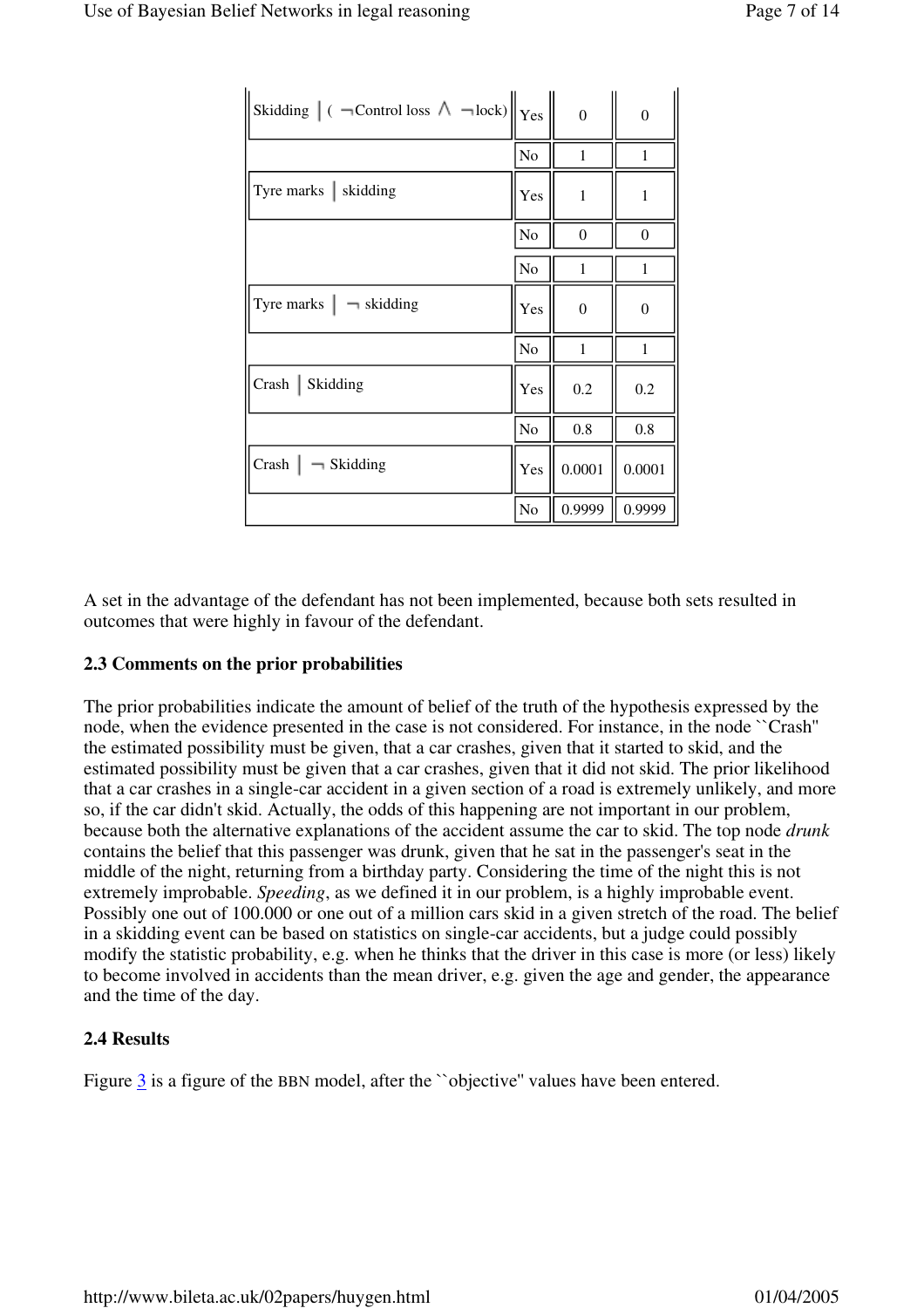

Figure 3: Initial probabilities after entering the "objective" values.

Some of the nodes have been replaced by their probability tables. Now we enter the fact that a crash actually happened by fixing its probability to unity. (figure  $\underline{4}$ ),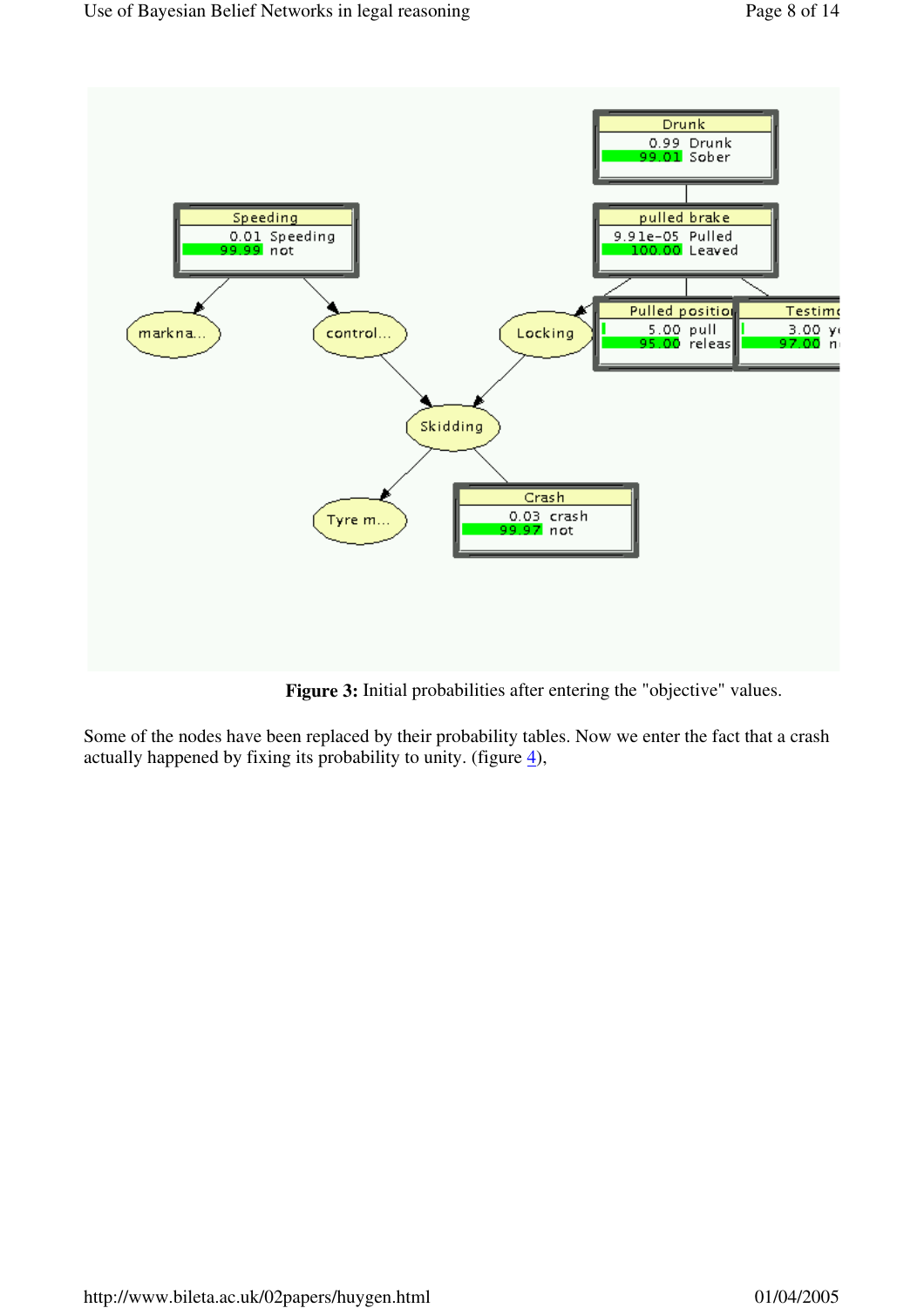

Figure 4: Initial probabilities after entering the fact "crash".

According to the model, it is more probable that the crash has been caused by speeding than by pulling the handbrake. If, however, we include other pieces of evidence (i.e. the driver's testimony that the passenger pulled the handbrake), the observed pulled position of the handbrake and the fact that the passenger was drunk, pulling the handbrake turns out to be a much more likely cause of the accident than speeding is (figure  $\overline{5}$ ).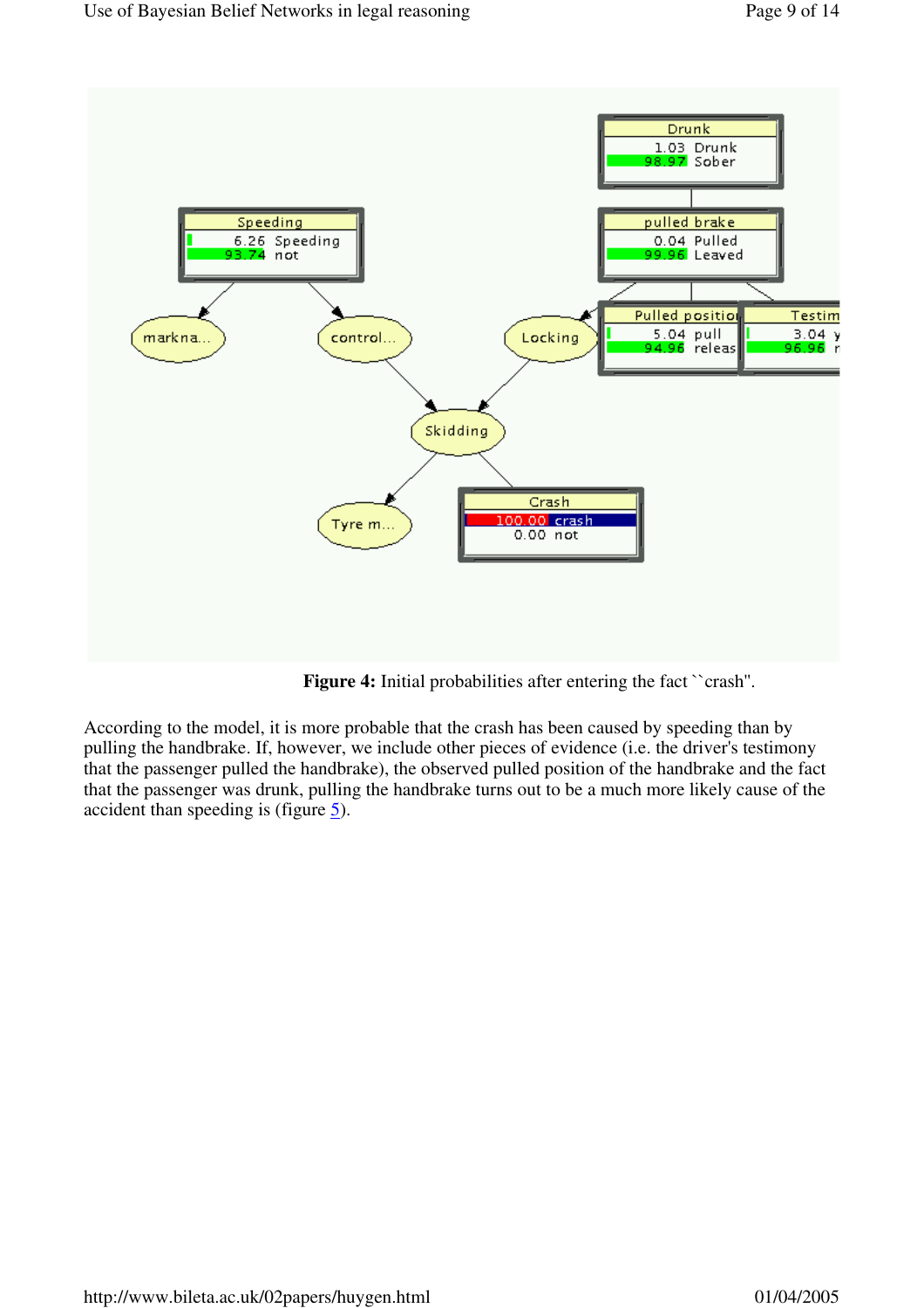

**Figure 5:** Probabilities after entering the facts of the case.

If the probabilities that are most favourable for the plaintiff are filled in, it turns out that the likelihood of the crash being caused by pulling of the handbrake (30.60%) is still comparable to that of speeding (27.82% ). The node ``mark nature'' has not been used. In the sentence it was not explicitly stated that the nature of the marks was proof for not speeding, but that ``[the tyre marks] give insufficient support for the suggestion of [plaintiff] that [defendant] had speeded'' and that ``[the tyre marks] suggest that [defendant] had adjusted her speed to the situation and had kept her vehicle under control''. To use this kind of information the causality would have to be changed in the model.

#### **3. Discussion**

In this paper a Bayesian belief network has been presented as a possible tool to support legal reasoning, as an alternative or as a supplement to logics. The advantage is, that the plausibility of the argumentation can be quantified. The major difference between the Bayesian model of the car accident and the argumentation model is, that the argumentation model provides for both hypotheses the facts that they explain and the facts that they don't explain or that they even contradict, whereas the Bayesian model provides for both hypotheses the likelihood that they have occurred, given the facts (hence, probides more abductive reasoning). The argumentation model does not give insight in how much the explanation of a fact contributes to the evidence of the case. For instance, if it is considered highly unlikely that after an accident the handbrake is in pulled position, the fact that the handbrake *was* in pulled position contributes a lot to the credibility of a hypothesis that explains this fact. If, on the other hand, a judge considers it very likely that the driver has a very strong habit to pull the handbrake when she leaves the car, so that she even does it right after an accident as the present one, the pulled handbrake contributes less to the credibility of a hypothesis that explains the pulled handbrake. The BBN model reflects this in a natural way. Surprising facts contribute more evidence than unsurprising facts. With a Bayesian model it is easy to explore the case, e.g. to analyse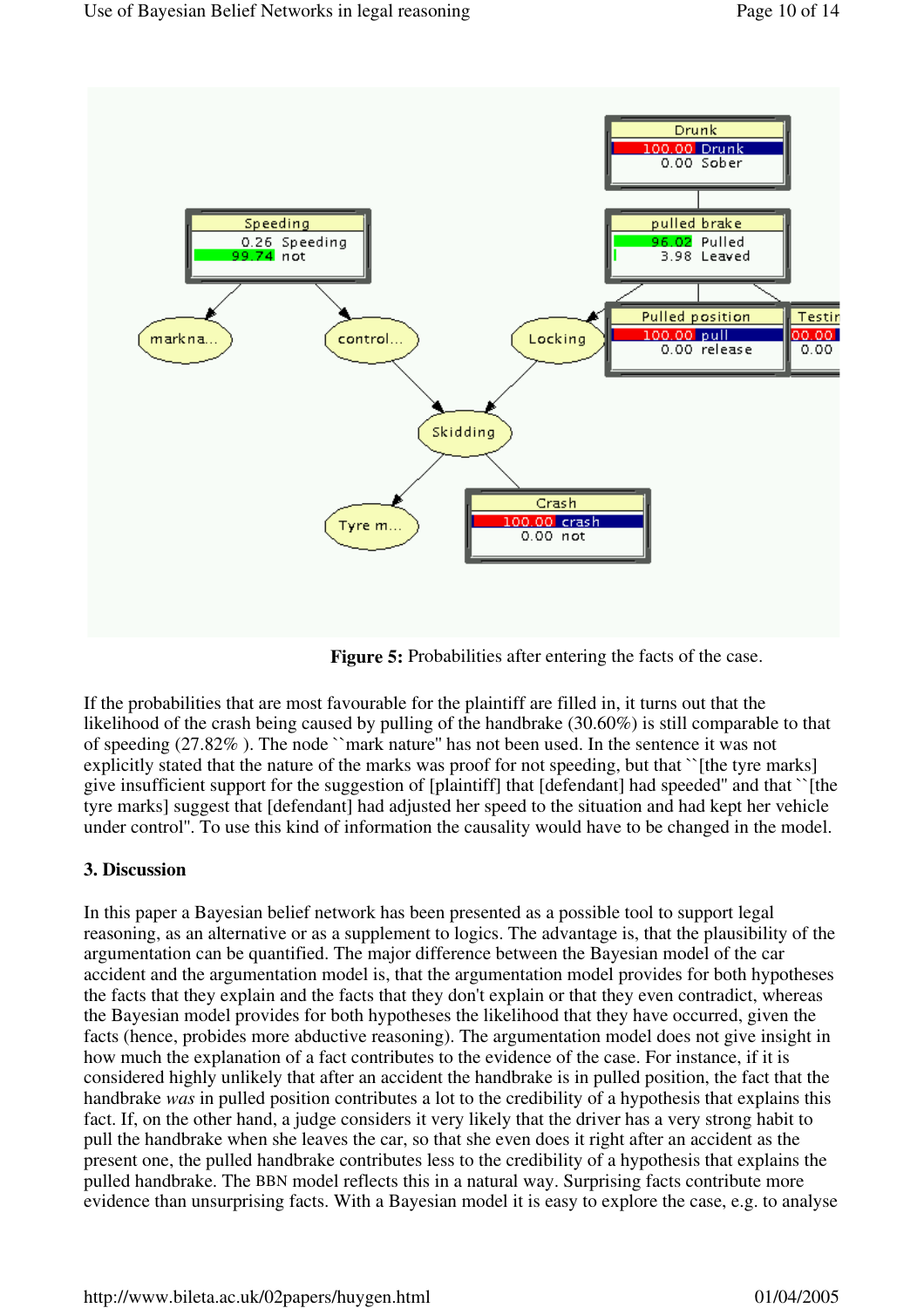what the outcome would be when all the probabilities are adjusted in favour of one or the parties, or when they are adjusted in favour of the other party. This results in an upper and lower limit of the probability that the event to be proven had actually happened, and this may help the judge to form his opinion on the case. The model could be extended with a "decision node" that calculates the ``cost'' of a decision. In this case, the cost means the harm that a wrong decision would inflict. In many cases the harm done by an unjustified positive decision is different from the harm done by an unjustified negative decision  $[5]$ . For instance, when a large and wealthy company claims a large sum of money from a private individual, the damage done to the individual by an unjust allotment is much larger than the damage done to the company by an unjust dismissal of the claim. The decision node could calculate for both the decision for allotment and for denial the product of the probability that the decision is wrong and the cost of the wrong decision. In this way the computer calculates the optimal decision in which the expectation value of the outcome has its maximum. To be really useful for lawyers, a specialised Bayesian tool would have to be made that facilitates easy construction of models of judicial cases, provides support for the users and probably contains statistical material that can be used as basis for the prior probability estimations. Such a tool would also be very useful to train law students in exploring and evaluating judicial cases, to get a feeling for probability and statistics, and to avoid common pitfalls in reasoning with probability.

#### **3.1 Objections against use of probability in judicial fact finding**

The use of mathematical/statistical tools in sentencing has for a long time been a topic of discussion. A full discussion about this issue is not within the scope of this paper. However, some points can be raised here. One of the issues is, that use of statistical methods by non-statisticians can lead to errors and hence, false decisions. Kerkmeester [6] uses this as an argument to avoid use of statistical methods in court. However, in the first place, the use of argumentation of a statistical character is sometimes unavoidable, and does already sometimes lead to errors  $[9,3]$ . A well-supported BBN could be of help to recognize and avoid the statistical pitfalls. By explicitly modelling the problem, the computer can clearly indicate where possible pitfalls are, and invite the user to motivate her assumptions as clearly as possible. Another objection against use of statistics in judicial decisions is that it is hard to express probabilities in numbers, and that, as a result, emphasis will be put on those factors that are easy to quantify and that other factors, that may be really important, are neglected. However, a Bayesian model as presented in this paper enforces the user to enter probabilities for all the factors that play a role in the causality. Therefore, it is not expected that this would cause problems.

# **4. Appendix: Bayesian probability**

Bayes' formula can be explained as a formula to inverse conditional properties. Suppose  $\vec{A}$  and  $\vec{B}$ are two events that may occur. Define  $P(A)$  as the probability that event A occurs and define

 $P(B)$  as the probability that event  $B$  occurs. Suppose further that the fact that one of the events

did actually occur influences the possibility that the other event did also occur. Let  $P(A, B)$  be the

probability that both events occurred, and let  $P(A|B)$  be the conditional probability that event A

occured, given that event  $\vec{B}$  did actually occur. The probability that  $\vec{A}$  and  $\vec{B}$  both occur is equal to the product of the probabilities that  $\vec{B}$  occurs and the conditional probability that  $\vec{A}$  occurs:

$$
P(A,B) = P(A|B)P(B)
$$
\n<sup>(1)</sup>

We can interchange  $\vec{A}$  and  $\vec{B}$  in the previous equation: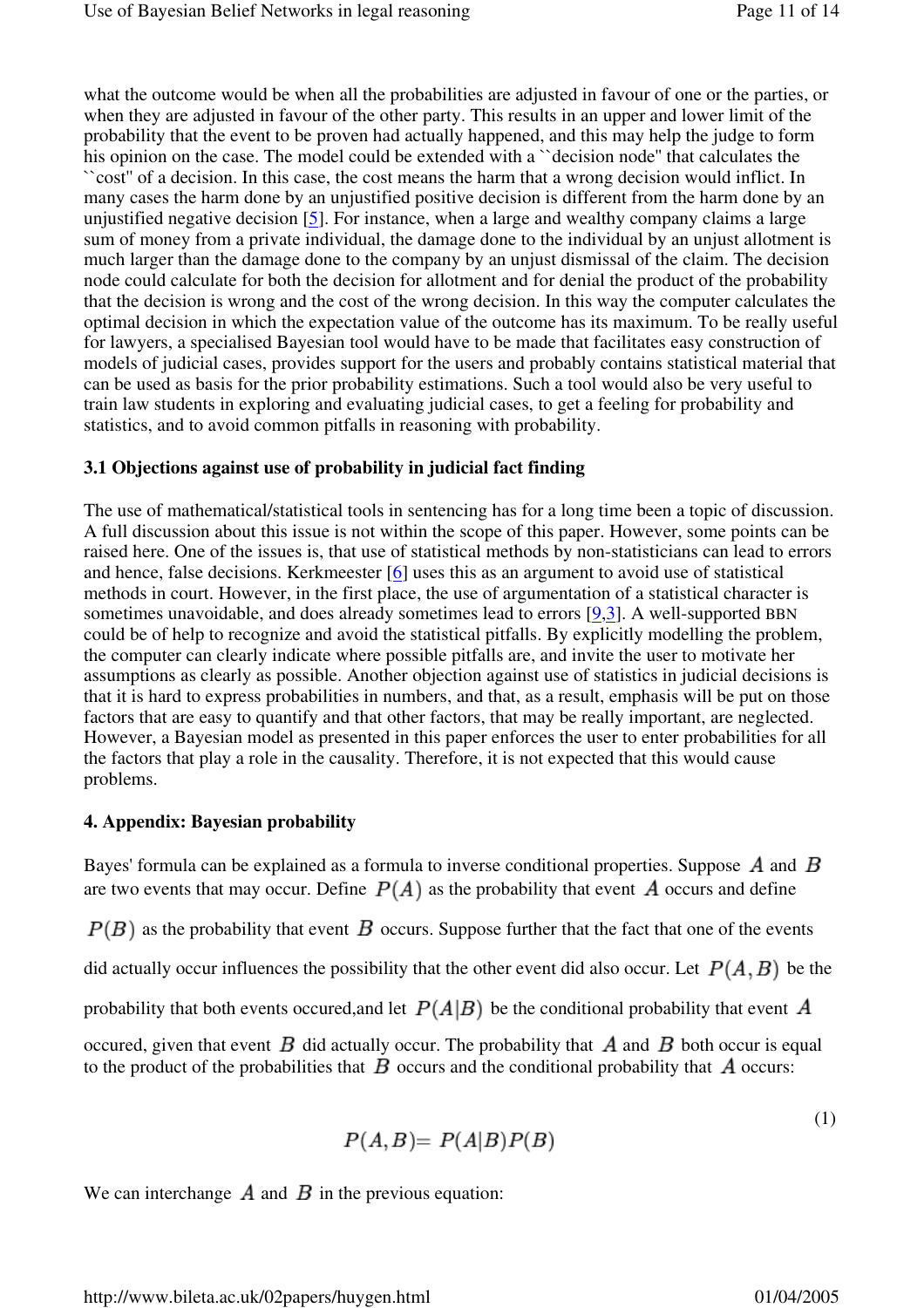$$
P(A,B) = P(B|A)P(A).
$$
\n<sup>(2)</sup>

Hence, combining equations 1 and 2:

$$
P(A|B)P(B) = P(B|A)P(A)
$$
\n(3)

and thus:

$$
P(A|B) = P(B|A)\frac{P(A)}{P(B)}
$$
\n<sup>(4)</sup>

This is Bayes'' equation. The simplest explanation of this equation is, that it derives the inverse conditional probability. A more ``Bayesian'' interpretation is, that it derives how a piece of evidence should modify one's believe in the occurrence of event  $\vec{A}$ . The following case example illustrates this: A crime has been committed, and a carpet fibre has been found at the crime scene. It is estimated that five percent of the households has a carpet with the same fibres. A suspect has been identified. The best estimation of the likelihood that this suspect committed the crime was 30%. It turns out, that the household of the suspect contains a carpet of which the fibres match the fibre found at the scene of the crime. Therefore, the belief in the likelihood that this subject committed the crime must be revised. Define  $\vec{A}$  as: "the suspect committed the crime", and  $\vec{B}$  as "the fibre matches those of a carpet in the suspects household". Assuming that  $B$  is a certainty if  $\vec{A}$  has occurred (i.e.  $P(B|A) = 1$ ), the prior probabilities are:

$$
P(A) = 0.3 \tag{5}
$$

$$
P(B) = P(B|A)P(A) + P(B|\neg A)P(\neg A)
$$
\n
$$
(6)
$$

$$
= 1 \times 0.3 + 0.05 \times 0.7 \tag{7}
$$

$$
= 0.335 \tag{8}
$$

The posterior probability that the suspect committed the crime is:

$$
P(A|B) = P(B|A)\frac{P(A)}{P(B)}\tag{9}
$$

$$
= 1 \times \frac{0.3}{0.335} \tag{10}
$$

$$
= 0.8955 \tag{11}
$$

This means, that the new evidence material adds a lot to the probability that the suspect actually committed the crime. However, when, later on, it turns out that the prior probability of guilt has no foundations (e.g. because it was based on what later turns out to be a false witness testimony), the calculation has to be revised. Suppose, there live 10000 persons in the neighbourhood who are equally likely to have committed the crime as our suspect, then:

$$
P(A) = 0.0001 \tag{12}
$$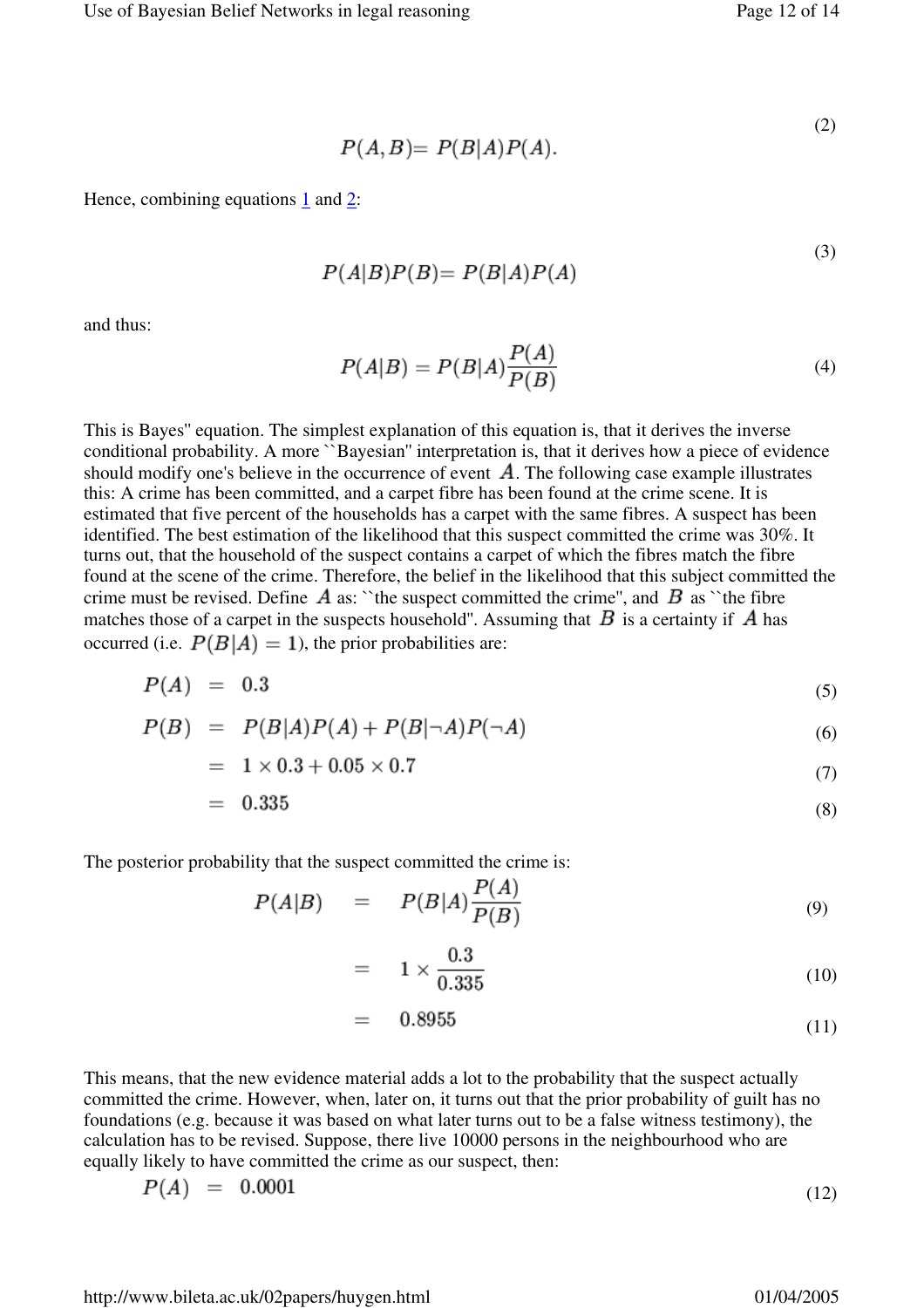$$
P(B) = P(B|A)P(A) + P(B|\neg A)P(\neg A)
$$
\n(13)

$$
= 1 \times 0.0001 + 0.05 \times 0.9999 \tag{14}
$$

$$
= 0.0501 \tag{15}
$$

and

$$
P(A|B) = P(B|A)\frac{P(A)}{P(B)}
$$
\n(16)

$$
= 1 \times \frac{0.0001}{0.0501} \tag{17}
$$

$$
= 0.002 \tag{18}
$$

The new evidence does hardly contribute anything to the probability of guilt. In the previous example the evidence has a discrete, binary character (e.g. evidence is present or it is not present). However, Bayes' equation can also be used for continuous variables that assume multiple values (e.g. the outcome of a thrown dice can be any integer value between 1 and 6) or continuous variables (e.g. the speed of a given car on a given road at a given moment).

# **Bibliography**

- 1 C. Aitken. Lies, damned lies and expert witnesses. *Mathematics today*, 32(5/6):76-80, 1996.
- 2 Th. Bayes. An essay toward solving a problem in the doctrine of chance. *Philosophical Transactions of the Royal Society*, 1763.
- 3 N.E. Fenton and M. Neil. The jury observation fallacy and the use of bayesian networks to present probabilistic legal arguments. *Mathematics Today*, 36(6):180-187, 2000.
- 4 M.O. Finkelstein and W.B. Fairley. A bayesian aproach to identification evidence. *Harvard Law Review*, 83:489-517, 1970.
- 5 J. Kaplan. Decision theory and the fact finding process. *Stanford Law Review*, page 1065, 1968.
- 6 H.O. Kerkmeester and R.V. de Mulder. Statistiek en bewijsrecht. *Nederlands Juristenblad*, 62(3):73-81, 1987.
- 7 H. Prakken and S. Renooij. Reconstructing causal evidence: a case study. In B. Verheij, A.R. Lodder, R.P. Loui, and A.J. Muntjewerff, editors, *Jurix 2001: the*